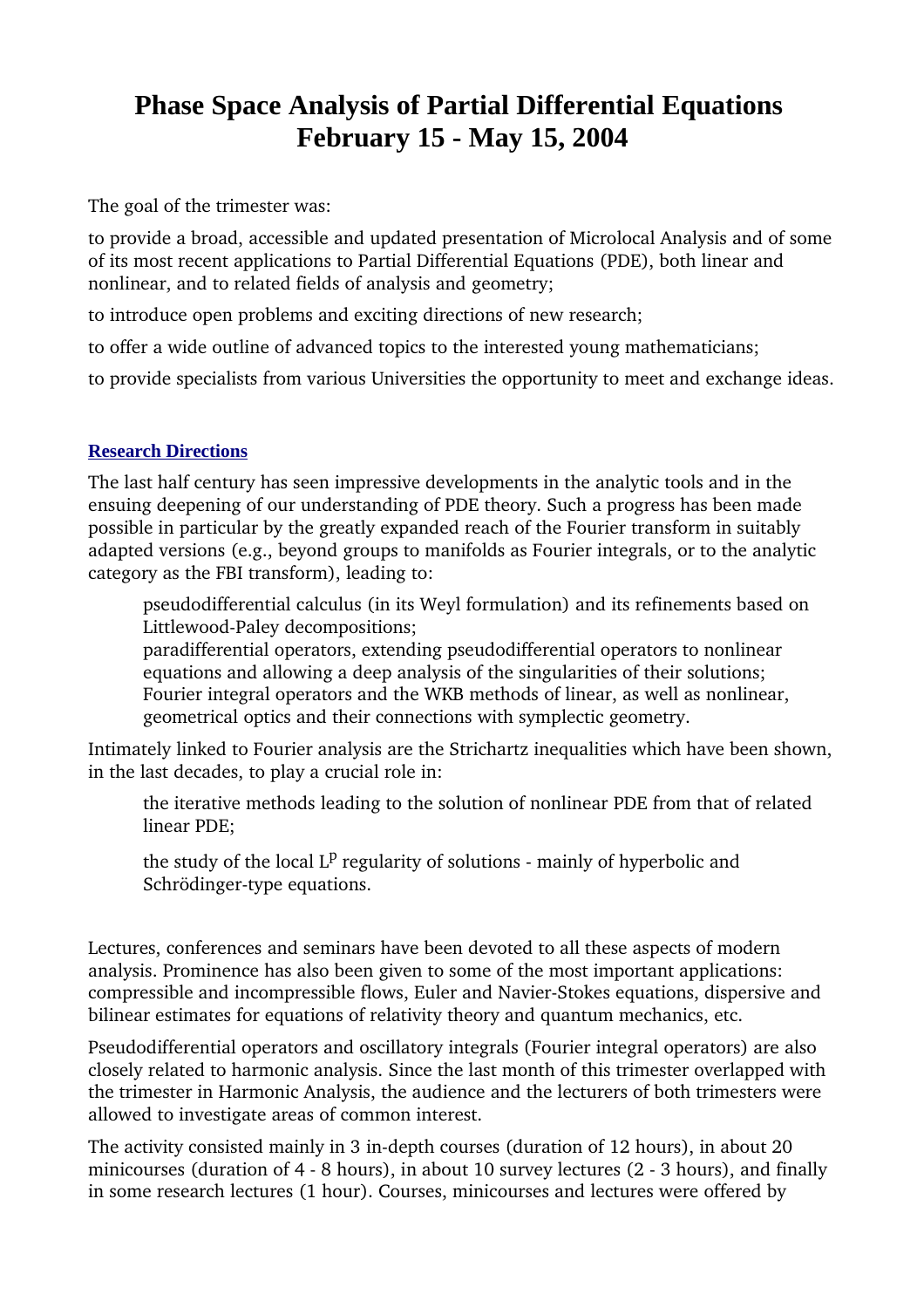leading experts.

A total of 43 junior participants from 13 countries attended the various activities of the trimester. Among them 25 received a grant (partially) covering travel and/or living expenses. The participants were from Algeria, Belgium, Brasil, Bulgaria, France, Germany, India, Italy, Japan, Poland, Sweden, Tunisia, and Ukraine. The costs of the invited speakers and the reimboursements to junior participants were mostly covered by a grant from the Istituto Nazionale di Alta Matematica, in the framework of the program "Bimestri e trimestri intensivi di ricerca".

Jean-Michel Bony, Ferruccio Colombini, Sergiu Klainerman, Nicolas Lerner, and François Treves formed the Scientific Committee, while the members of the Local Organizing Committee were Ferruccio Colombini and Ludovico Pernazza.

A volume comprising the texts of many of the courses given is in press.

Here is a short description of the contributions, formally divided among these 5 different fields although many of them belong to two or more of them: **Microlocal analysis, Fluid mechanics, Hyperbolic equations, Strichartz estimates, Other related fields** (Uniqueness, Schrödinger operators, hypoellipticity).

**Microlocal analysis.** In his 12-hours course *Jean-Michel Bony* (École Polytechnique, Paris) gave a deep introduction to pseudodifferential and paradifferential calculus. He discussed Littlewood-Paley theory, characterization of Sobolev and Hölder spaces, decomposition of classical symbols, boundedness in  $L^2$ ; oscillatory integrals, classical pseudodifferential operators, symbolic calculus, wave front sets; hypoelliptic operators of constant strength; Weyl-Hörmander calculus, paraproduct and paradifferential operators, symbolic calculus; paralinearization of nonlinear differential equations, microlocal ellipticity, and propagation of singularities. Some courses were focused on the **local solvability** problem and its links with microlocal analysis. *Paulo Domingo Cordaro* (Universidade de S. Paulo) presented a general picture of the problem of (local) solvability for the differential complex associated to a locally integrable structure. The emphasis was on structures of corank one and on the question of solvability in top degree, two cases where some complete answers can be provided. At the end of the lectures some open questions were also presented. *Nils Dencker* (Lunds Universitet) presented a proof of the Nirenberg-Treves conjecture: Nirenberg and Treves formulated in 1970 the conjecture that condition Psi is necessary and sufficient for solvability of (pseudo-)differential operators of principal type. This condition determines the sign changes of the imaginary part of the principal symbol, along the bicharacteristics of the real part. He obtains local solvability by proving a localizable estimate of the adjoint operator with a loss of two derivatives (compared with the elliptic case). *Ludovico Pernazza* (Università di Pavia) gave an overview of the known results on local solvability for operators of principal type and showed some recent results obtained for operators not of principal type. After an exposition of Hörmander's theorem on the necessity of condition Psi and of Lerner's theorem on the sufficiency of this condition in dimension 2, he discussed a new condition Psi for operators not of principal type leading to new positive and negative results. Two courses were devoted to **systems of differential operators** and microlocal analysis. *Alberto Parmeggiani* (Università di Bologna), having revised classical inequalities by Gårding, Melin, Hörmander and Fefferman-Phong in the scalar case, exposed methods to detect necessary conditions (both in scalar and system case) that lead to the concept of localized operators. He then exhibited some classes of systems for which the Fefferman-Phong inequality does not hold, and some other classes (systems with symplectic double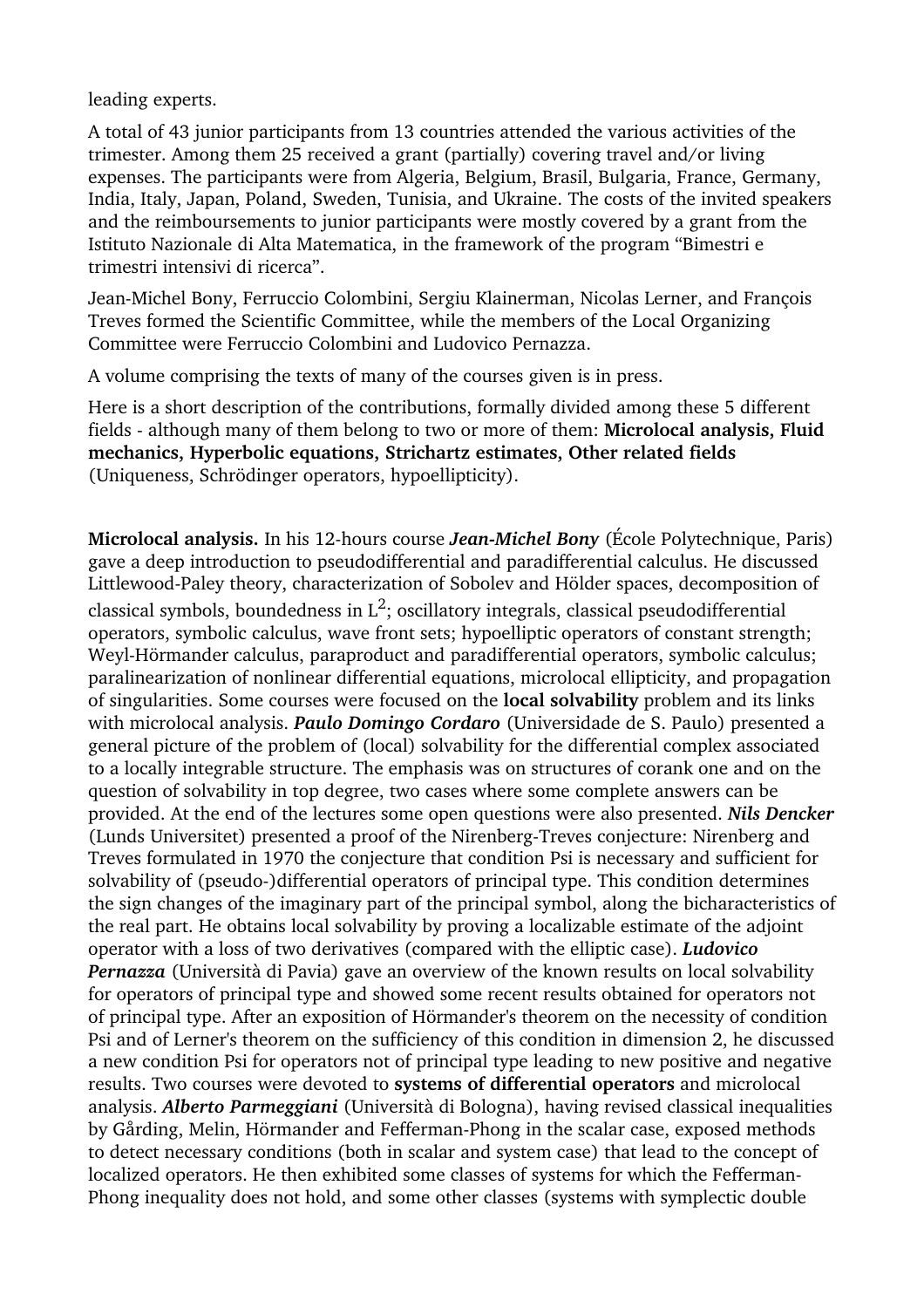characteristics) for which the FeffermanPhong inequality does hold. *François Treves* (Rutgers University) gave a short review of some of the landmark discoveries of I.M.Gel'fand and L.A.Dickey, linking the algebra of classical pseudodifferential operators (in a single variable), or equivalently the algebra Symb of their symbols, to the hierarchy based on the Korteweg-de Vries equation. He then outlined some of his recent results: his approach aims at freeing the algebraic aspects of the theory (such as the so-called Poisson structures) from the choice of a specific algebra A of possible solutions. Finally, as an important example of how microlocal analysis can be applied to the study of Strichartz estimates, *Claude Zuily* (Université de Paris-Sud) in his course introduced the classical Fourier-Bros-Iagoniltzer transform and investigated its simplest properties. Then he showed how this theory can be used to prove Strichartz estimates for asymptotically flat and nontrapped perturbations of the usual Schrödinger equation.

**Fluid mechanics.** The 12-hours course of *Jean-Yves Chemin* (École Polytechnique, Paris) focused on the problem of localisation in frequence space and fluidomecanics. The goal of these lectures was to study the incompressible Navier-Stokes system in  $\mathbf{R}^\mathbf{d}$  with d=2 or d=3 and to show what could be the impact of techniques of localization in frequency space in the study of this system. After the proof of classical wellposedness theorem, he introduced Littlewood-Paley theory and translated some smallness condition given previously in terms of Besov spaces. As an illustration, he studied the problem of the existence and uniqueness of trajectories for scaling invariant solutions of Navier-Stokes equations. This was an opportunity to revisit the Cauchy-Lipschitz theorem. In the last chapter, he presented an anisotropic model of the incompressible Navier-Stokes system coming from the study of geophysical fluids; in this three dimensional model, the three dimensional laplacian becomes a bidimensional laplacian. Another course related to fluidodynamics has been given by *Isabelle Gallagher* (École Polytechnique, Paris). She observed that it is usual for evolution PDEs arising from a physical problem to be associated with some "energy" conservation, and also to have a "scaling" property. To both aspects one can naturally associate some invariant functional spaces. The question she addressed was to try to understand what can happen when one of the spaces is "embedded" in the other: for instance, can energy-type techniques improve the local-in-time results in scale invariant spaces, if the energy space is itself scale invariant? She discussed three different systems, accounting for the three different possibilities: when the energy space is scale invariant (the Navier-Stokes equation in two space dimensions), when the energy space is "below" scaling (the Navier-Stokes equation in three space dimensions) and when the energy space is "above" scaling (the cubic wave equation in three space dimensions).

**Hyperbolic equations.** Many courses and lectures have been dedicated to this argument. **Quasilinear hyperbolic equations:** in his course *Serge Alinhac* (Université de Paris-Sud) gave a deep introduction to the geometric methods in the study of quasilinear hyperbolic systems. He discussed perturbation techniques for quasilinear wave equations (Klainerman's method, Klainerman's inequality) and gave some elements of Riemanian geometry. He then introduced energy inequalities for the wave equation, the geometry associated to an optical function, energy inequalities for Maxwell and Bianchi equations, the commutation formula for the scalar case, the tensorial case and the quasiradial point of view. Finally, he gave some applications to the study of the behaviour of free solutions to the wave equation on a curved background and to the study of the "blowup at infinity". The problem of global existence of small solutions for nonlinear symmetric hyperbolic systems has been tackled by *Kunihiko Kajitani* (Tsukuba University): he investigated the decay of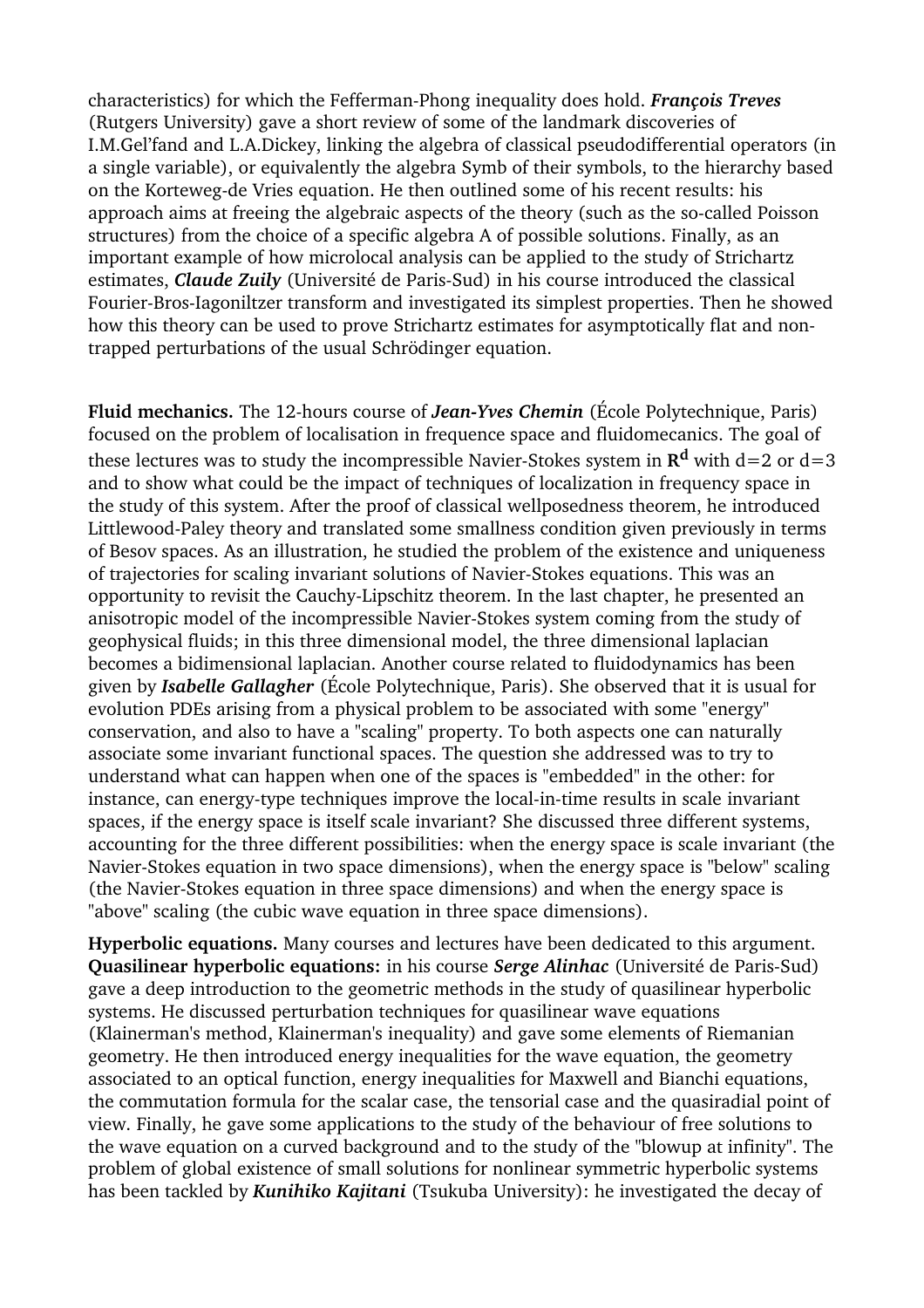solutions of the Cauchy problem for first order symmetric hyperbolic systems with variable coefficients and obtained the existence of global small amplitude solutions of quasilinear symmetric hyperbolic systems. In order to derive decay estimates of solutions he made use of the spectral theory for first order symmetric hyperbolic systems and, in particular, of the integral representation of the wave operator. Finally, *Hajer Bahouri* (Université de Tunis) in her lecture gave an outline of some recent results of local wellposedness for quasilinear wave equations for initial data that are less regular than what is required by the energy method. To go below the regularity prescribed by the classical theory of strictly hyperbolic equations, one has to use the particular properties of the wave equation. The purpose of her talk was to emphasize the importance of ideas coming from microlocal analysis to prove such results. **Nonlinear hyperbolic equations**: *Sergiu Klainerman* (Princeton University) treated nonlinear hyperbolic equations; his course gave an overview of some of the recent developments in the mathematical theory of general relativity, in particular those in connection with the problem of evolution. This course was concentrated in particular on recent results on the stability of the Minkowski space as well as some recent progress on the bounded  $\operatorname{L{}}^2$  curvature conjecture obtained in collaboration with I. Rodnianski. They recently established a lower bound estimate on the radius of injectivity of null hypersurfaces imbedded in Einstein spacetimes, which depends only on the flux of the spacetime curvature along the hypersurface. *Thomas Sideris* (University of California, Santa Barbara) presented recent results on the global existence of solutions to the initial value problem for 3-dimensional nonlinear elastodynamics close to the reference configuration, in both the compressible and incompressible case. The equations of motion were presented using a field-theoretic approach with the least action principle, allowing for a natural introduction to energy methods based on the Galilean invariance. Dispersive estimates were derived via the combination of generalized Sobolev inequalities and a new series of weighted  $\text{L}^2$  estimates. A detailed analysis of the nonlinear structure of the equations uncovers a null condition which is necessary to cancel the resonances of each wave family. The results were explained within the context of nonlinear hyperbolic PDE with an emphasis on the evolution of techniques used therein. *Guy Métivier* (Université de Bordeaux) in his course dealt with the stability analysis of nonlinear multidimensional boundary layers and shock waves, emphasizing the construction of symmetrizers used to prove maximal energy estimates. The first part was devoted to boundary value problems for hyperbolic systems, reviewing classical materials with a few new improvements: plane wave analysis, Lopatinski determinant, the method of symmetrizers, Kreiss' construction of symmetrizers, the block structure condition. In the second part, he gave an extension of the previous notions to hyperbolic-parabolic systems, that is, viscous perturbations of hyperbolic equations. The third part was devoted to a short introduction to applications to boundary layers: profiles equations, the plane wave analysis, an introduction of the Evans function, the conjugation lemma, symmetrizers and adapted paradifferential calculi. *Jeffrey Rauch* (Michigan University, Ann Arbor) gave an introduction to the methods of nonlinear geometric optics. The goal was to start with the simplest linear examples to motivate the various ansatz which serve to construct approximate solutions with error tending to zero as wavelength tends to zero. The "Phase Space " aspect comes from the fact that the solutions are rapidly oscillating: the link is created through the pair "position, direction of oscillation in the cotangent bundle". Propagation of this pair along null bicharacteristics corresponds to the laws of geometric optics going back to Fermat's principle of least time. Maxwell's equations have been treated by *Yann Brenier* (Université de Nice): more precisely, he studied the Born-Infeld system, a nonlinear version of Maxwell's equations. He showed that, using the energy density and the Poynting vector as additional independent variables,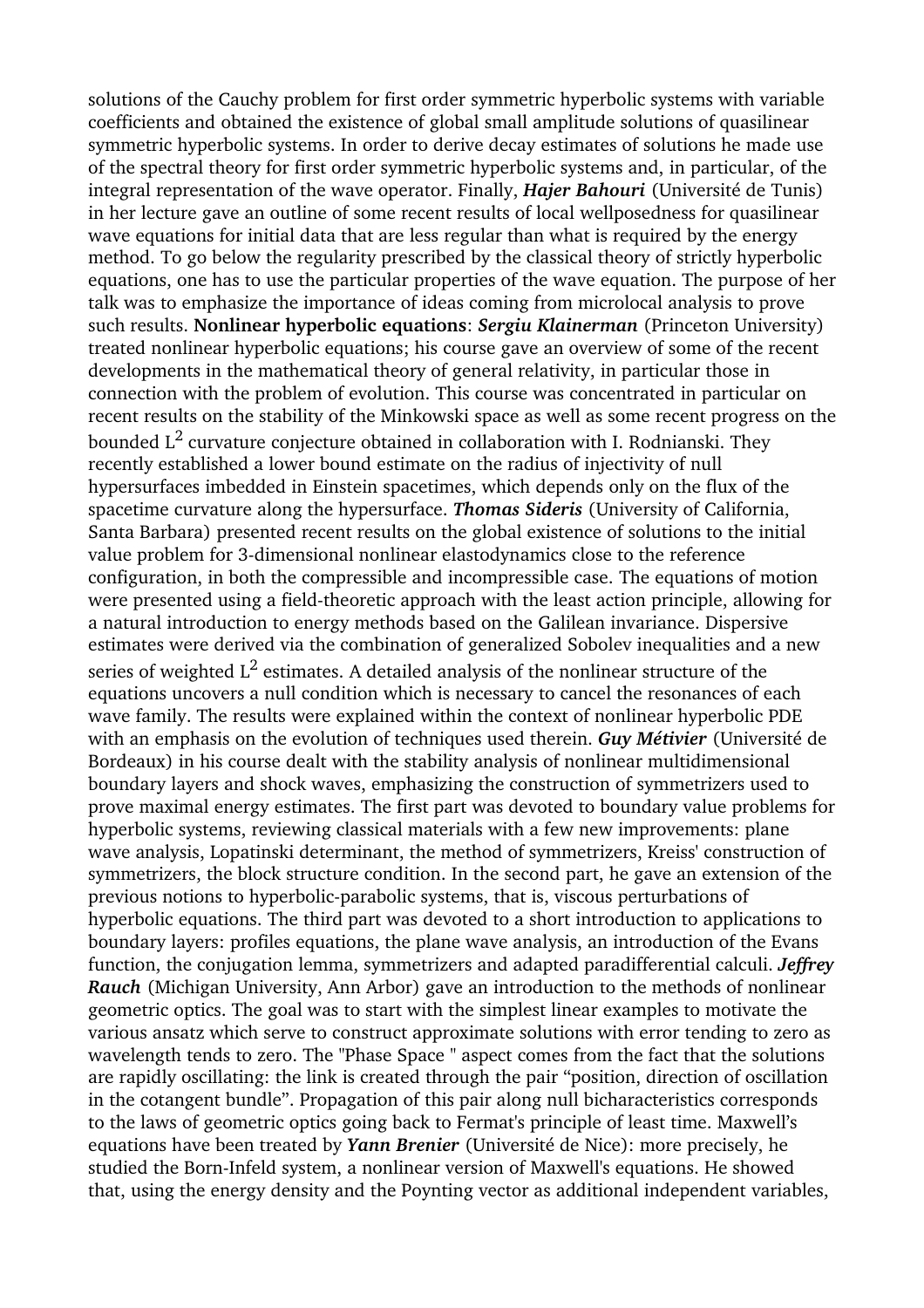the BI system can be augmented as a 10x10 system of hyperbolic conservation laws. The resulting augmented system has some similarity with MHD equations and enjoys remarkable properties (existence of a convex entropy, galilean invariance, full linear degeneracy). Then, he investigated several limit regimes of the augmented BI equations, using a relative entropy method going back to Dafermos, and recovered the Maxwell equations for low fields, some pressureless MHD equations (describing string motion) for high fields, and pressureless gas equations for very high fields. Some courses dealt with **wave maps** problems: wave maps are an exact analogue to harmonic maps, if one replaces the background metric with a Lorentzian metric; of course, the system of quasilinear PDE thus arising is of hyperbolic type. *Piero D'Ancona* (Università di Roma 1) in the first part of his course showed some quite strong results of ill-posedness (namely, non-uniqueness) in the "subcritical" case, i.e., in Sobolev spaces of order lower than n/2. In the second part of the course he discussed the following result: in the critical Sobolev space of index n/2, the Cauchy problem is ill-posed in the Hadamard (or Bourgain-Kenig-Ponce-Vega) sense, i.e. the solution flow is not uniformly continuous in the corresponding spaces. This result can be interpreted as a form of instability of the wave map system in the critical case. *Joachim Krieger* (Princeton University) outlined the techniques that led to his recent result, joint with D. Tataru, on global regularity of wave maps originating on R**<sup>d</sup>** , d3, provided the initial data are smooth and small in the critical Sobolev space. These techniques are both analytic (null-frame spaces, extensive use of microlocalization, multilinear null-form estimates) as well as geometric (technique of moving frames, use of the Coulomb Gauge, Hodgetype decompositions, vector fields method). Finally the case of **linear hyperbolic equations** was treated by *Tatsuo Nishitani* (Osaka University), who lectured on effectively hyperbolic Cauchy problems. He treatedmultiple characteristics, necessary conditions of Ivrii-Petkov, effective hyperbolicity, generalized flows, generalized characteristic curves, generalized bicharacteristics, as well as microlocal and local hyperbolic a priori estimates, uniqueness and existence results, metrics with large parameters associated to a surface, symbols and weights, specializing symbols and the regularization of time function. Finally, he studiedhyperbolic polynomials, the semi-continuity of hyperbolic cones, and applications of semi-continuity.

**Strichartz estimates.** *Daniel Tataru* (University of California, Berkeley**)** gave a 12hours course on phase space analysis and nonlinear dispersive equations. The aim of the course was to introduce a phase space approach to the study of linear and nonlinear dispersive equations. He first introduced the Bargman transform and a corresponding approach to the study of pseudodifferential and Fourier integral operators. Then he considered Schrödinger-like equations and obtained phase space representations for the Fourier integral operators governing the corresponding evolution. In other words, he obtained representations of solutions as superpositions of wave packets, i.e. special solutions which are highly localized in the phase space and move essentially along the Hamilton flow. A more delicate application of this was to study long time outgoing parametrices for Schrödinger equations with variable coefficients principal part. The second part of the course was devoted to a related approach for the wave equation, fro which the spirit is similar, but the geometry is different. The main application that was discussed regarded the study of quasilinear wave equations. In his course *Jacob Sterbenz* (Princeton University) gave an introduction with some details to a recent joint work with M. Machedon on the local and global regularity properties of certain field equations which arise in mathematical physics, particularly those of Yang-Mills type. The focus of this work is the so-called "low regularity" approach to dispersive PDE, which is an attempt to understand the long term behaviour of equations by proving local wellposedness of the Cauchy problem in scale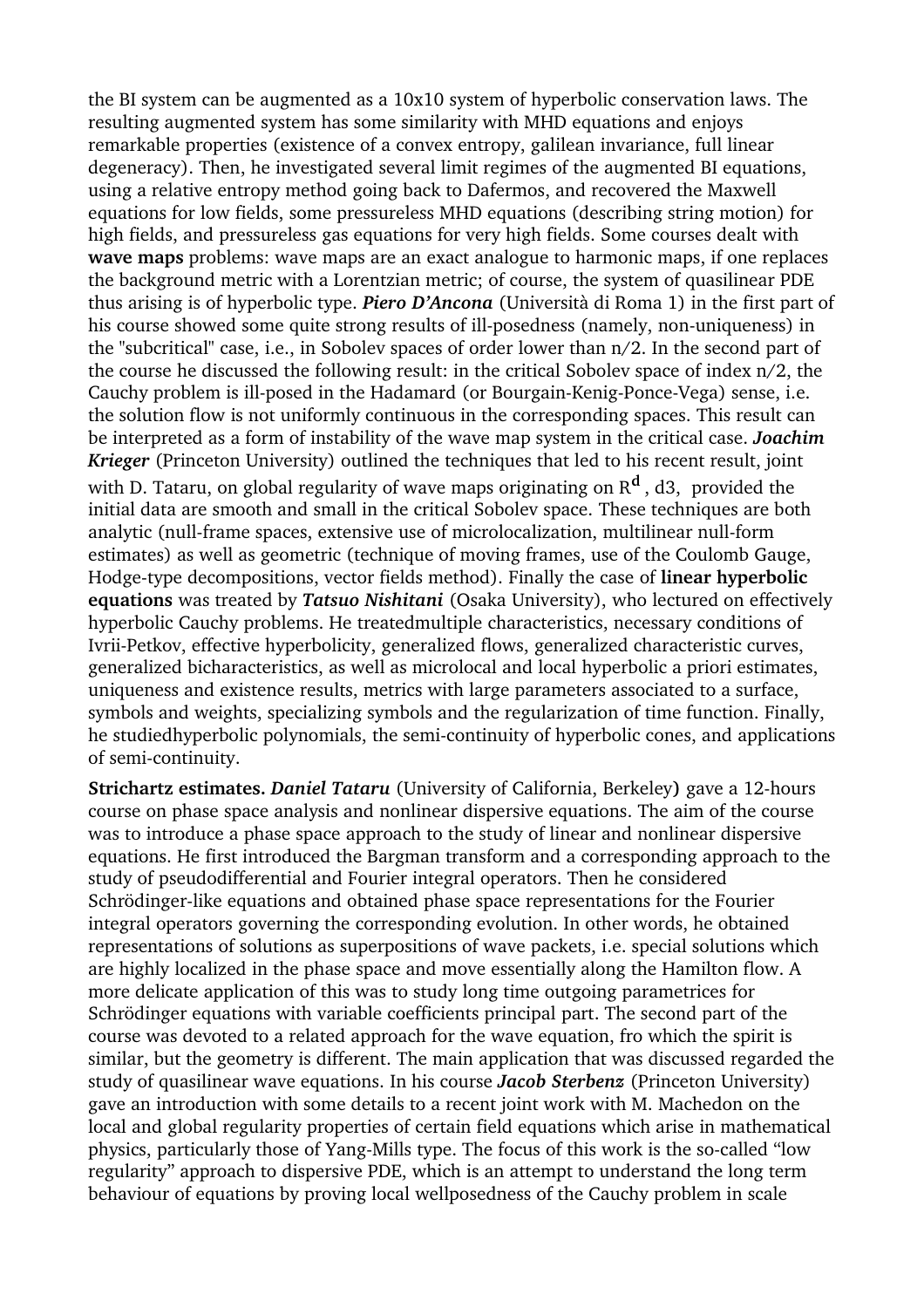invariant Sobolev (or Besov) spaces. In this way, one is led to discover the regularity properties of the equations in question in spaces which are much rougher than those that can be treated by the "classical" methods of energy estimates and Sobolev embeddings. *Hart Smith* (Washington University, Seattle) in his course dealt with wave packet methods and boundary value problems. His lectures concerned the  $L^p$  norm of eigenfunctions for metrics of limited differentiability. The results also apply to functions with spectrum contained in a unit range of frequencies. The question of interest was to bound the  $L^p$  norm in terms of a power of the frequency, given that the  $L^2$  norm is bounded by 1. C. D. Sogge established the sharp exponent for compact Riemannian manifolds with smooth metrics, and the first result discussed in these lectures was that the same exponent is valid for metrics which are only twice continuously differentiable. Then the case of metrics in Hölder classes was discussed, giving examples showing that the exponents can be strictly larger and establishing the best possible exponent for a range of p near 2. Some courses were focused on **Strichartz estimates for Schrödinger equation**. The course of *Patrick Gérard* (Université de Paris-Sud) was devoted to some phase space methods used in the study of the Cauchy problem for the nonlinear Schrödinger equation on Riemannian compact manifolds of dimension 2 or 3. In the first part the link between WKB methods, dispersion effects and Strichartz estimates was discussed, with applications to global existence for NLS on general compact manifolds. In the second part these results were improved on specific manifolds such as spheres; the main tools in this case were multilinear estimates of eigenfunctions, combined with analysis in conormal Bourgain spaces. The subject of the course of *Vladimir Georgiev* (Università di Pisa) was the study of dispersive and Strichartztype estimates for Schrödinger equation with potential and the stability of solitary solutions. He considered the Schrödinger equation in 3-dimensional space with small potential in the Lorentz space and proved Strichartz-type estimates. Finally, he applied these estimates to show the stability of solitary waves for the Maxwell- Schrödinger system in presence of an external Coulomb potential of attractive type. In his lecture, *Atanas Stefanov* (Kansas University) presented a version of the classical Strichartz estimates in mixed Lebesgue norms for the solutions of the Schrödinger equation with magnetic potential. He also discussed applications to concrete geometric PDE.

**Other related fields.** The **uniqueness problem** was the subject of a course and a lecture. The course of *Daniele Del Santo* (Università di Trieste) was devoted to present some results on uniqueness in the Cauchy problem for singular principally normal operators. The first part of the course concerned some classical topics, mainly the technique of Carleman estimates and Hörmander's theorem on uniqueness in the Cauchy problem for principally normal operators when the initial surface is strongly pseudoconvex. The proof of the latter result was given stressing the fact that the crucial point is the Fefferman-Phong inequality. In the second part of the course the attention was turned on some possible generalizations of the recalled Hörmander's result. In particular the use of singular weights in Carleman estimates leads to the definition of singular principally normal operators. These operators have the compact uniqueness in the Cauchy problem when the characteristics roots are simple. The main point in the proof was again a Fefferman-Phong type estimate which holds in locally tempered Weyl Calculus. *Jorge Hounie* **(**Universidade de S. Carlos) gave a strong uniqueness theorem for planar vector fields.Let L be a locally integrable planar vector field. The strong uniqueness property implies that if u is a solution of Lu = 0 for  $v >$ 0 and its boundary value  $u(x,0)$  vanishes on a set of positive measure or has a zero of exponential order it must vanish identically in a neighborhood of  $\{v=0\}$ . The main example of a vector field with this uniqueness property is the Cauchy-Riemann vector field. In his lecture he characterized geometrically the locally integrable planar vector fields that